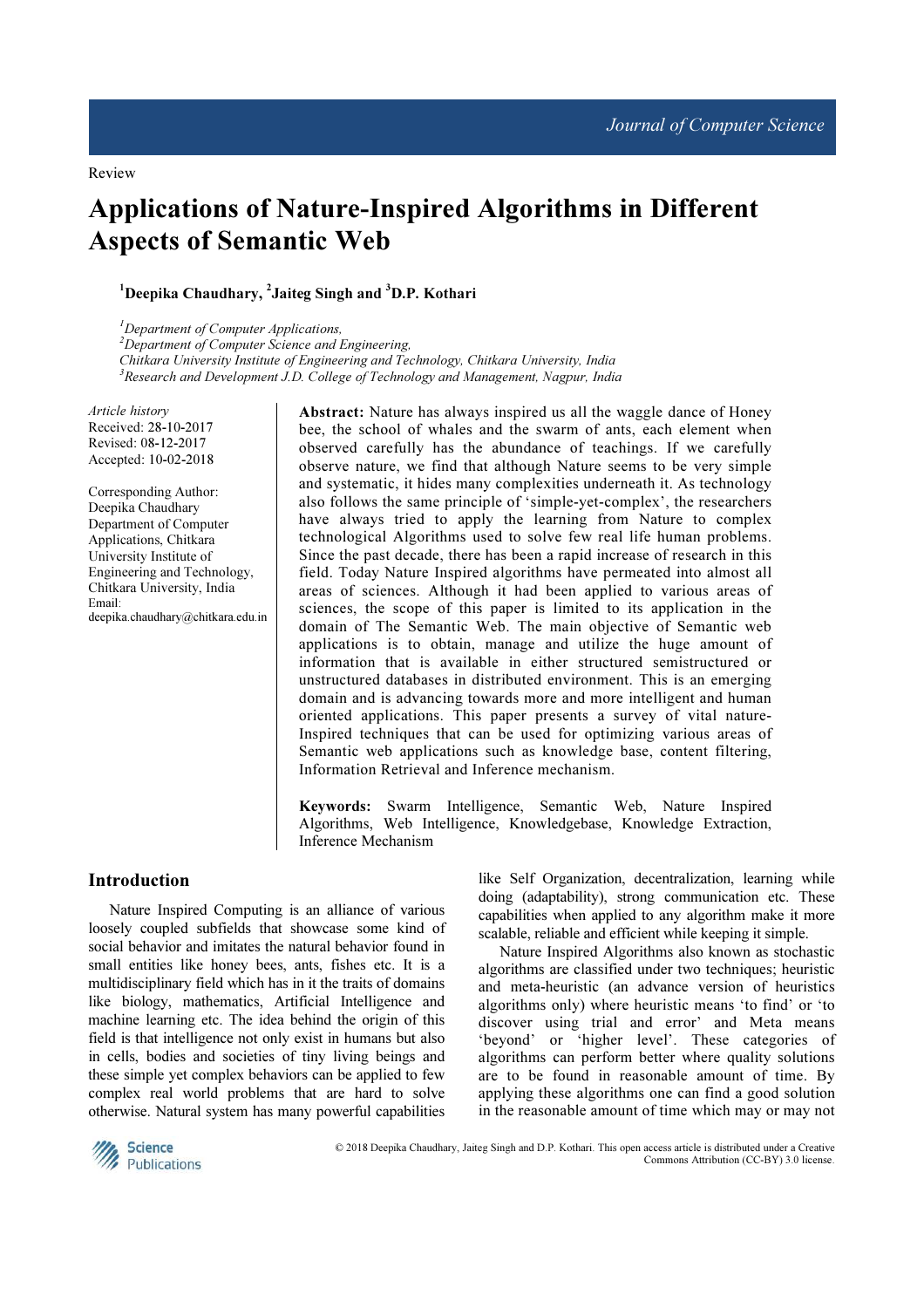be optimal (Yang, 2010). At this point, it should be made clear that in literature there is no exact definition for Nature Inspired Meta-heuristic algorithms. However, all stochastic algorithms which require randomization and local search fall under this category.

Meta-heuristic algorithms can be classified into population-based and trajectory based. The algorithms which make use of multiple agents or set of strings can be classified under population-based algorithms and the algorithms which use a single agent or solution which roams in the design space in piecewise style for a better solution falls under the category of trajectory-based algorithms. Few nature inspired algorithms are Artificial Neural Networks, Genetic Algorithms and Swarm Intelligence.

Nature Inspired Algorithms can be implemented in many domains but the scope of this study is limited to Semantic Web domain. The Semantic web is an ever changing domain rather than a static entity. In 2001 the World Wide Web formed a consortium with the objective to enhance the current web (Sharma, 2016), in which the information was given a well-defined meaning in order to make the system more cooperative and simple for humans and machines to understand. Semantic Web follows a layered architecture where each layer is assigned a special role and it makes full use of the capabilities of the layer below it (Berners-Lee et al., 2001). The bottom most layer (Fig. 1) is the Unicode and URI layer this layer is responsible for the unique identification of the physical entities. The XML layer provides the schema definition and integrates the various XML standard documents across the web. RDF is the data modeling language which provides relationships between various physical objects

using the URI and in the form of triples. The triple is a combination of Subject, Predicate and Object. The RDFS and the OWL Ontology layer are used to define the Vocabularies where additional information can be added to the triples for the more clear description of the objects (Auer et al., 2007). For support of inference mechanism, additional rules can also be added to these ontologies. The SPARQL the RDF query language is used to answer the queries of various users.

The Semantic web domain is growing at a rapid pace and presents some difficult challenges and also various research opportunities (Höffner et al., 2017). This paper is an attempt to present the research work done by various researchers to obtain a reasonable solution for some of the difficult problems, which includes Ontology Management, Information Retrieval and Knowledge Extraction, Ontology Mapping, Semantic web reasoning, Load Balancing strategies and web allocation methods. The structure of the paper is as follows. Section 2.1 presents few applications of Nature Inspired algorithms in Semantic Web domain; Section 2.2 reviews the application of Artificial Neural Network (ANN) in The Semantic Web domain. Section 2.3 showcases how Genetic Algorithms can be used to find solutions for Ontology Alignment and Knowledge extraction. Section 2.4 presents the working principles of Ant Colony Optimization in the area of Semantic Web Reasoning and also states that there is a dire need of producing new reasoning algorithm based on Particle Swarm Intelligence. Section 2.5 presents how Neuro Fuzzy techniques can be used to provide a solution in the Semantic web. Section 3 summarize the efforts and also share the implications for further development.



Fig. 1: Semantic web stack and nature-inspired algorithms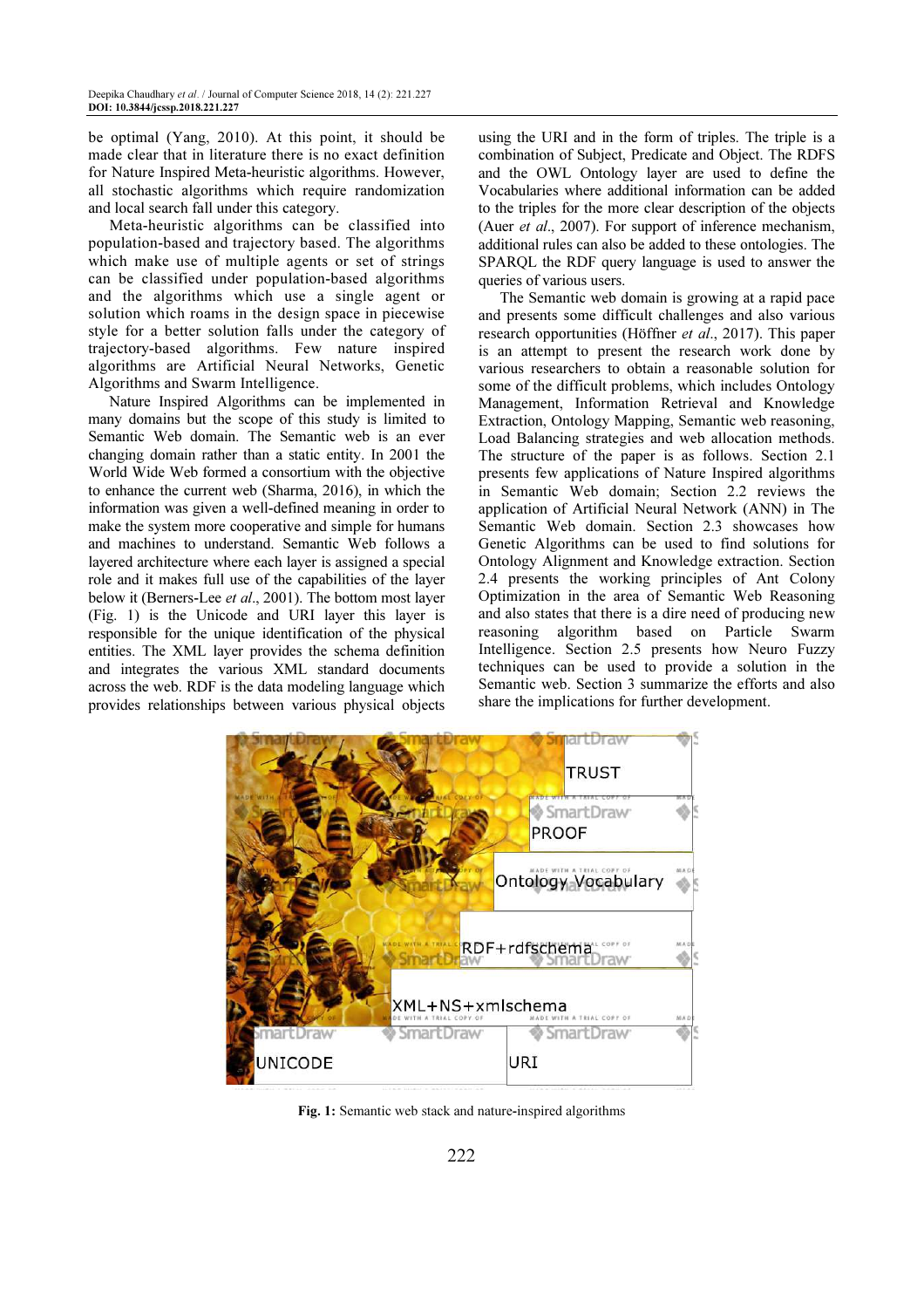# Literature Review

The characteristics of Semantic web applications and all of its associated problems are absolutely those that can be addressed using the Nature Inspired algorithms. The evidence to support the above claim is provided here with an objective to analyze the key processes required for building semantic web applications. Table 1 presents an overview of the key processes along with some conventional algorithms required to process those.

# Nature Inspired Algorithms and its Applications in Semantic Web

In this section, the characteristics of various Nature-Inspired Algorithms are discussed along with their applications in Semantic web Domain. Nature Inspired algorithms are enthralled by the social demeanor of physical entities like ants, honey bee, birds and insects. These algorithms find the answers to the hard problems in polynomial time but do not guarantee the optimal solutions. These algorithms have the capabilities to find the solution to the unanswered problems in semantic web domain and deal with the abundance of data scattered across the internet and thus build highly scalable applications. The next section describes that how the working principles of Artificial Neural Networks are applied in the Semantic Web Domain.

# Artificial Neural Network (ANN) and the Semantic Web

The information processing capabilities of the artificial neural network are highly inspired by the basic principles of the biological system like the brain. The ANN mimics the working model of a brain which takes the weighted inputs, process it and if the results are significant then they fire the output. Few algorithms which are based on Artificial Neural Network are Hopfield algorithm; Kohonen Self Organizing Maps; Multilayer Perceptron; Back propagation Learning. These algorithms are used for classification, optimization, clustering and decision making. In semantic web these algorithms can be used in many aspects, few of them are discussed as follows.

# Optimization of Load Balancing Strategies

The ANN is used for balancing a load of few heavily trafficked websites by allocating the web pages to the closest possible web server. Phoha et al. (2002) proposed a web page allocation algorithm based on ANN. In this algorithm, each server acted as a processing node and was ready to handle the object request. The requested web page was allocated to the server which was close to that object.

# Content Filtering and Classification

The ANN algorithms can also be used for classifying the web pages in categories like Audio and Video. These algorithms can also be used for filtering the pornographically web content by blocking these sites. One such algorithm was developed by Lee et al. (2002). The designed classification engine makes use of neural networks' learning capabilities to classify the pornographic content with the non-pornographic web pages.

# Ontology Management

The Ontology management consists of several sub tasks like ontology categorization, its classification and matching certain parameters with respect to a given task. This task requires human intervention and is very tedious. For Ontology matching we classify ontology across two dimensions the Schema Based and the Instance based. The role of ANN here is to cluster the inputs into a given schema-level and instance-level information; it is at times useful to cluster the inputs into classes in order to reduce the computational complexity for further updating across data. Doan et al. (2004) developed a GLUE system where the ANN was used to create semi automatic mapping among ontologies to find the relation between them. In ontology mapping, the major challenges are; to achieve semantic interoperability in building web applications (Djeddi and Khadir, 2013), to find semantic relationships between similar elements of different ontologies. Mao et al. (2010) in their study has proposed a novel, universal and robust ontology mapping technique called the PRIOR+. This technique was based on propagation theory, IR and AI.

| Tasks      | Key processes                                                                                                        | Conventional algorithms/traditional<br>solving techniques                  |
|------------|----------------------------------------------------------------------------------------------------------------------|----------------------------------------------------------------------------|
| Querying   | Consist of protocols that are logically used for knowledge<br>extraction in the Semantic Web (Höffner et al., 2017). | Lookup and Joins                                                           |
| Entailment | A deduction or implication.                                                                                          | Deduction Rules                                                            |
| Storage    | To check the similarities and dissimilarities between<br>the data set.                                               | Logical Reasoning.                                                         |
| Mapping    | To find related resources within a set of triples                                                                    | Search for resources based on similarity<br>index and inductive reasoning. |

Table 1: Key processes and traditional solving techniques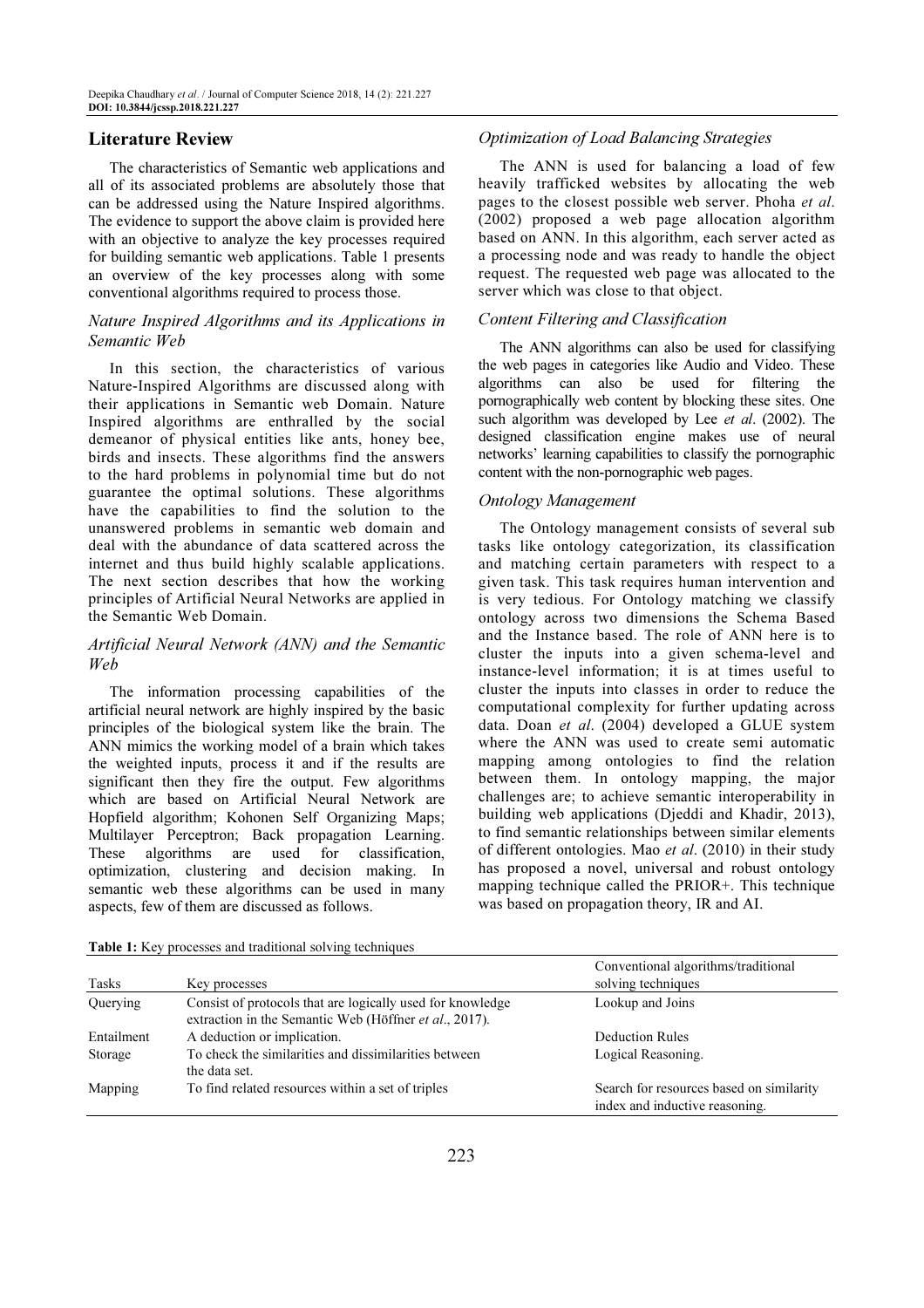## Information Retrieval and Knowledge Extraction

Web is an ocean of information and in semantic web domain not only information has to be extracted but also we need to retrieve the knowledge. Caliusco and Stegmayer (2010) discussed a novel approach which defines a Knowledge Source discovery (KSD) agent for finding the appropriate node for query answering and uses the ANN-based supervised learning for ontology matching and information retrieval. Cerón-Figueroa et al. (2017) the authors have introduced a new model for ontology matching in an educative domain which has improved the homogeneity of resources in e-learning.

#### Security

Security plays a vital role when it comes to the web. Hackers today are more interesting in stealing data and valuable information through attacks like SQL injection. These attacks may lead to the damage of client server, stealing of valuable information and circumvent the authentication process. Many ANN based algorithms are used to avoid such vulnerabilities. Coleman et al. (2007) optimized security level of the web by using ANN based encryption and decryption strategies. Moosa (2010) developed a firewall named ANNbWAF with the purpose to watch such attacks. In this approach, a trained ANN is embedded in the firewall applications where the normal and malicious data is used to give training to the neuron (Sajja and Akerkar, 2013). Many researchers have also designed ANN based algorithms for intrusion detection and proper authentication.

The next section highlights how Genetic Algorithms can be used to optimize various functionalities of the Semantic Web.

#### Genetic Algorithms and Semantic Web

Genetic Algorithm (GA) can be defined as a heuristic search algorithm based on the concept of Natural selection. GA is based on the 'Survival of Fittest' approach and used whenever there is a large and complex search space, domain knowledge is rarely available and expert knowledge is hard to code (Coello et al., 2007). In GA the solution is encoded using chromosomes which are represented using alphabet and symbols. These genes are divided into traits called genotype and phenotypes. Much like the natural evolution process, these genes form initial population which is apprised by using a fitness function and as according to the survival of the fittest principles the poor genes die and are removed from the population. The stronger genes repeat the process by applying operators like crossover and mutation and a new set of a population is generated. GA consists of many characteristics like they can very easily

shrink the search space; solve many hard problems where there is no traditional solution available by their intelligent behavior. In Semantic Web where there is a large pool of available data that too in heterogeneous sources query answering is an open challenge and many researchers have used GA based algorithms to find the solution to this. These algorithms are used to find the optimized query path which in turn determines the strategies for query execution. If the query paths are optimized then definitely the query will be executed in less time. Alippi et al. (2009) have also used the Genetic Algorithms for the discovery of multi relational association rules in semantic web.

Below are some of the areas where GA has been successfully tested and implemented.

# Information Surfing through Web Crawlers

Hsinchun et al. (1998) utilized GA to develop a personalized search agent. Their results proved that GA can avoid the search agents from being captured in local optima and thus can improve the quality of web search. Multimedia content can also be annotated and retrieved efficiently using GA. Infospider developed by Menczer *et al.* (2004) is another multi agent tool used to perform a dynamic web search. This tool uses both Genetic Algorithm and ANN. Pant and Menczer (2002) implemented GA to manage the initial population for autonomously surfing the web. The tool in this case, was named as MySpiders. In this tool, every agent works as a client motivated by the linking of certain clues in already crawled pages. The clues here are the already crawled links near to a required source. This tool is publically available as a java applet. Yohanes et al. (2013) also implements GA for web crawling and finds the requested web pages. They also proved that GA is better than the traditional crawling methods (Sajja and Akerkar, 2013).

#### Ontology Alignment

Dounias et al. (2006) have designed a hybrid technique for image processing and analysis by use of Genetic Algorithms. In this approach, they have firstly applied the segmentation which generates partitions and then fuzzy relations are extracted for the generated segments (Alippi et al., 2009). Wang et al.  $(2006)$ developed a solution for ontology mapping. This approach was based on feature extraction process. In semantic web ontology creation, management, alignment and integration are the few challenging task. Martinez-Gil et al. (2008) proposed Genetic algorithm based approach for alignment of ontology (GOAL). This approach was able to calculate the optimal ontology alignment function for a given input. This approach also maximized the precision of alignment. The initial population consists of input ontologies. Mutation and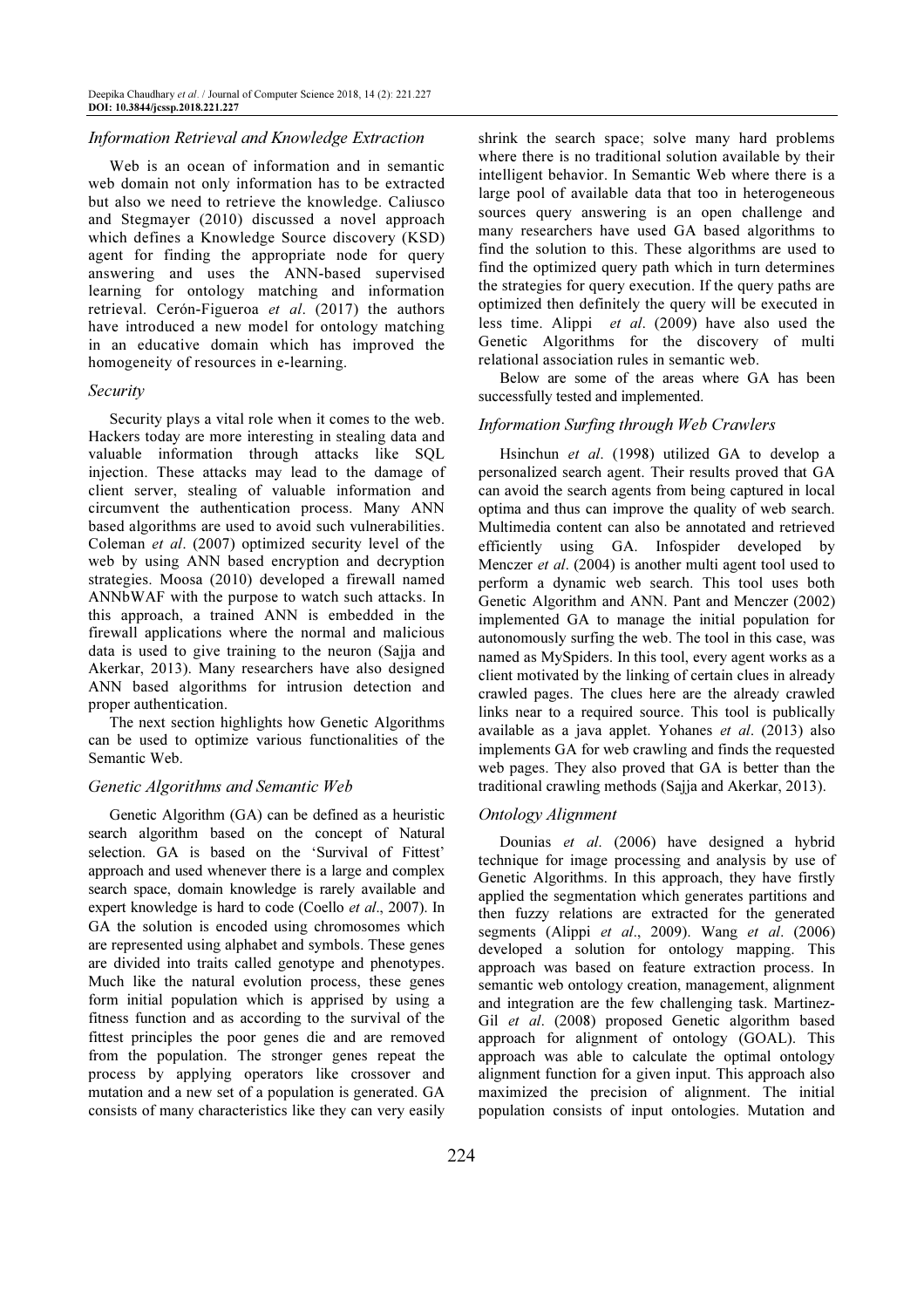crossover on these trees can be carried out to evolve new ontology. Naya et al. (2010) devised a novel approach where they used the crossover and mutation operators on the input (Ontology set) which gave birth to a new ontology. They also used genetic algorithm for encoding and alignment of the ontologies.

# Agent-Based Automatic Generation of Semantic Web Services

Rachlin et al. (1998) presented A-teams algorithm. The outcome of this research was the agent based system which automatically generates sequential, parallel and synchronized Semantic Web services.

Section 2.4 showcases how Swarm Intelligence based algorithms can affect the working of The Semantic Web.

#### Swarm Intelligence and Semantic Web

From evolution period itself, the biological entities work on the principles of self-organization which shows the capabilities of solving complex problems through communication between the group members for their survival. They exhibit properties of information sharing and communication, their collective behavior to achieve goals and their ability to form colonies which are highly secured. Few very popular examples of the same are honey bee societies, ant colonies, school of fish and flock of birds. Swarm Intelligence (SI) is a discipline based on the principle of social interaction between live entities. These entities are represented as agents/swarms (Sajja and Akerkar, 2013). Therefore, SI is defined as collective behavior of the groups of agents communicating locally with the environment resulting in global patterns. Few popular methods which are based on the principle of swarm intelligence are ant colony optimization and particle swarm optimization. Researchers have done a lot of work in the domain of semantic web reasoning using ant colony optimization method. The semantic web works on the resources which are distributed and dynamic in nature. In the next section few areas are defined where Swarm Intelligence methods have been used:

## RDF Graph Traversal and Semantic Web

SI is used for RDF Graph Traversal. Few key properties of swarms are that they are adaptive, robust and scalable. They work on three concepts no central control, their locality and simplicity. SI is also used for optimizing the reasoning performance. The role of SI is to reduce the computational cost of traversing the distributed RDG graph in order to calculate the closure with respect to the RDF semantics. In order to calculate the semantic closure of the RDF Graph a set of rule is to be applied on the triples repeatedly. These

rules are represented by small live entities called ants which are partially instantiated. These live entities communicate with each other only locally and indirectly. Whenever the condition of a rule matches the node an ant is fired and it locally adds the newly derived triple to the graph. Because of some transition capabilities between the graph boundaries, this method converges toward the closure. Dentler et al. (2009) described the use of ant colony optimization for RDF graph traversal. This index-free methodology is obtained because of the by self-organizing principles swarms, these light-weight entities traverse RDF graphs by following certain paths with the objective to instantiate pattern-based inference rules.

#### Ant Colony Optimization and Semantic Web

Wu and Aberer (2003) used SI to create a model for the dynamic interactions between web servers and users for web pages rankings. Ratnayake et al. (2008) designed and implemented "Divon," a swarm that emulates a user profile driven approach for Semantic Web information presentation. Wang et al. (2012) implemented ACO for automatic composition of Semantic Web services. The ACO algorithm is used in many different aspects of the semantic web like web page classification, content mining and also for organizing the web content dynamically. Rana (2011) described ACO based algorithm for searching resources in unstructured ants-based control. Rana et al. (2012) proposed a query interface for Semantic Web using ant colony algorithm.

Although a lot of research has been carried in this direction using the Ant Colony optimization algorithm still there is the lot of scope for the researchers to use Particle swarm optimization method in different areas of the semantic web. One such area could be optimizing the reasoning through RDF Graph traversal using Particle Warm Optimization method (PSO).

Section 2.5 discusses the applications of Neuro-Fuzzy algorithm in various areas of the Semantic Web.

## Neuro-Fuzzy Algorithm and Semantic Web

To show the working of Nature Inspired Algorithm in the field of Semantic web one has to adopt the approach for hybridization. Using this approach the Fuzzy Logic (FL) and ANN technique are integrated for optimizing various areas of the Semantic Web.

#### Web Content Filtering

This process of web filtering is carried in the following manner, in the starting phase the web publisher provides some set of specifications or metadata for the webpage itself. This metadata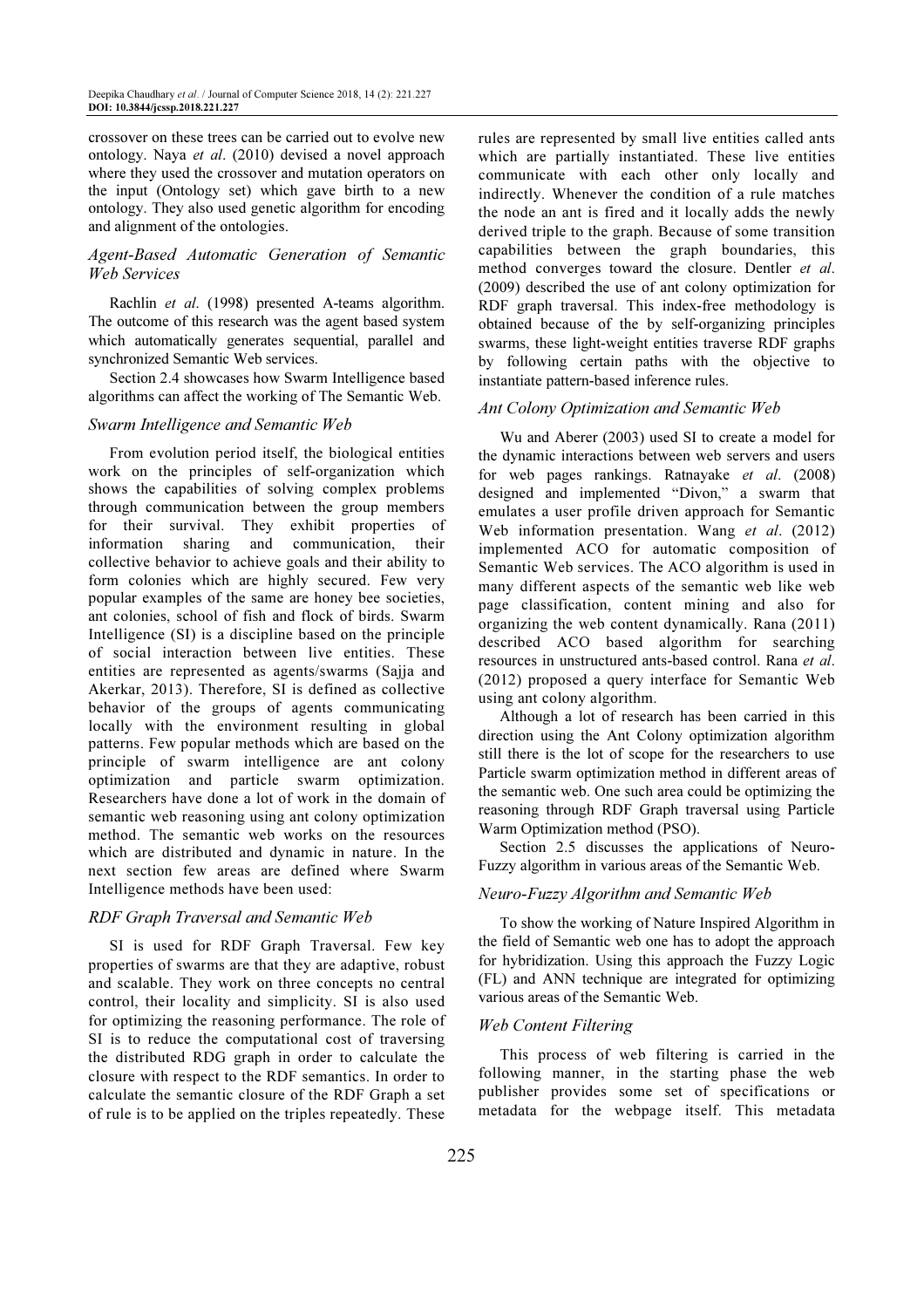restricts the access of the web page to the selected audience (Spivack et al., 2008). A list of some Blocked URLs is also provided along with. The URL is checked with this list before displaying the page to the user. Such lists are popularly known as black lists. The content filtering in Semantic Web is done by matching the website keywords or metadata and then considering the frequency of such items. If the harmful word appears on the page, content will be blocked. In the hybrid approach, both the techniques are used. The use of Neuro-fuzzy model is to filter out the content in an intelligent manner and the fuzzy logic deals with the user vague information which is about choices, preferences and interests.

# Discussion, Conclusion and Future Work

The semantic web is an addition to the current web where information is given a specific meaning. This is a domain where researchers are building intelligent websites which are interpretable by both humans and machines. Here, the machines have the capabilities to intelligently process the information if the necessary semantics are attached with. Therefore semantic web has the capability to share and reuse the data across various applications. By processing this information a huge amount of knowledge can be generated. In this study, various Nature-inspired Models has been presented which addresses the emerging Semantic Web Problems as depicted in Table 2.

These algorithms have been successfully implemented by various researchers in different aspects which includes Content Filtering, Ontology Management and semantic web reasoning. A lot of research has already been carried in this direction but still, there are few untouched areas. One such area is the use of Particle Swarm Optimization algorithm on semantic web reasoning which is the future scope of research in this direction.

Table 2: Nature inspired methods for optimizing key processes in semantic web

| Tasks               | Nature Inspired Algorithms/tools                      |
|---------------------|-------------------------------------------------------|
| Querying and        | 1) KSD-An ANN based method                            |
| information surfing | for Information retrieval.                            |
|                     | 2) Infospider, Myspider-GA based methods              |
|                     | for information surfing.                              |
|                     | 3) Divon - A SI based emulator for                    |
|                     | information retrieval and presentation.               |
| Ontology            | 1) GLUE, PRIOP+ - An ANN based                        |
| management          | tool for Ontology Mapping.                            |
|                     | 2) GOAL-A GA based tool for Ontology                  |
|                     | Alignment in semantic web.                            |
| Entailments         | An Ant colony based optimization                      |
|                     | techniques proposed by (Dentler <i>et al.</i> , 2009) |
|                     | for RDF graph traversal and                           |
|                     | entailments in semantic web.                          |

# Acknowledgment

We thank our colleagues and all those who helped us and provided insight that greatly assisted the research. The contribution they made helped in drafting of the the paper.

# Authors Contributions

All authors equally contributed in this work.

# **Ethics**

This article is original and contains unpublished material. The corresponding author confirms that all of the other authors have read and approved the manuscript and there are no ethical issues involved.

# References

- Alippi, C., M.M. Polycarpou, C. Panayiotou and G. Ellinas, 2009. Proceedings of the 19th International Conference Artificial Neural Networks. Springer, Limassol, Cyprus.
- Auer, S., C. Bizer, G. Kobilarov, J. Lehmann and R. Cyganiak et al., 2007. Dbpedia: A Nucleus for a Web of Open Data. In: The Semantic Web, Aberer, K. (Ed.), Springer, pp: 722-735.
- Berners-Lee, T., J. Hendler and O. Lassila, 2001. The semantic web. Scientific Am., 284: 28-37. DOI: 10.1038/scientificamerican0501-34
- Caliusco, M.L. and G. Stegmayer, 2010. Semantic Web Technologies and Artificial Neural Networks for Intelligent Web Knowledge Source Discovery. In: Emergent Web Intelligence: Advanced Semantic Technologies, Badr Y., R. Chbeir, A. Abraham and A.E. Hassanien (Eds.), Springer, London, pp: 17-36.
- Cerón-Figueroa, S., I. López-Yáñez, W. Alhalabi, O. Camacho-Nieto and Y. Villuendas-Rey et al., 2017. Instance-based ontology matching for e-learning material using an associative pattern classifier. Comput. Human Behav., 69: 218-225. DOI: 10.1016/j.chb.2016.12.039.
- Coello, C.A.C., G.B. Lamont and D.A. Van Veldhuizen, 2007. Evolutionary Algorithms for Solving Multi-Objective Problems. 2nd Edn., Springer, New York, ISBN-10: 0387332545, pp: 800.
- Coleman, R.K., J.M. Fossaceca and W.J. Brown, 2007. Method and system for wireless intrusion detection prevention and security management. U.S. Patent 7,295,831.
- Doan, A., J. Madhavan, P. Domingos and A. Halevy, 2004. Ontology Matching: A Machine Learning Approach. In: Handbook on Ontologies, Staab, S. and R. Studer (Eds.), Springer Berlin Heidelberg, pp: 385-403.